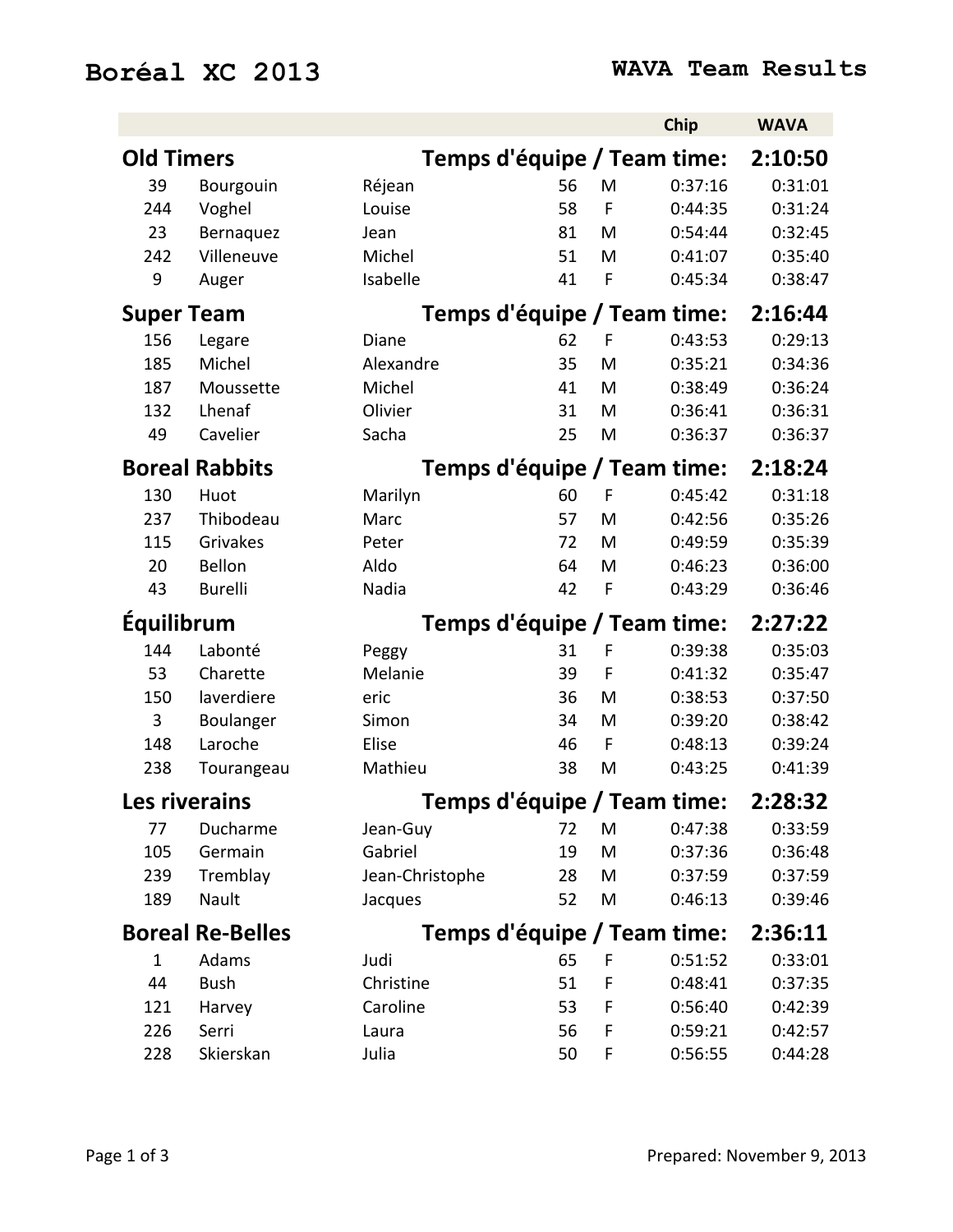## **Boréal XC 2013 WAVA Team Results**

|                          |                         |                 |    |   | Chip                        | <b>WAVA</b> |
|--------------------------|-------------------------|-----------------|----|---|-----------------------------|-------------|
| <b>Boreal Gals</b>       |                         |                 |    |   | Temps d'équipe / Team time: | 2:39:48     |
| 143                      | Labbé                   | Anne            | 49 | F | 0:48:16                     | 0:38:11     |
| 248                      | Waxman                  | Fern            | 59 | F | 0:55:13                     | 0:38:21     |
| 34                       | Bonner                  | Alana           | 33 | F | 0:47:01                     | 0:41:26     |
| 243                      | Vincent                 | Johanne         | 54 | F | 0:56:18                     | 0:41:50     |
| 128                      | Houweling               | Adrielle        | 31 | F | 0:52:22                     | 0:46:18     |
| 71                       | <b>Deschenes</b>        | Josee           | 49 | F | 1:10:33                     | 0:55:48     |
|                          | <b>Salubrious Saint</b> |                 |    |   | Temps d'équipe / Team time: | 2:47:01     |
| 167                      | Magher                  | Susan           | 66 | F | 0:54:19                     | 0:34:03     |
| 108                      | Glenn                   | Helen           | 60 | F | 1:00:06                     | 0:41:10     |
| 135                      | Jarvis                  | Shawn           | 40 | M | 0:47:32                     | 0:44:55     |
| 104                      | Géraud                  | Florian         | 37 | M | 0:48:31                     | 0:46:52     |
| 88                       | Houpert                 | Marie-Geneviève | 36 | F | 0:54:13                     | 0:47:22     |
| 68                       | Daoust                  | Dominique       | 45 | F | 0:58:47                     | 0:48:30     |
| 245                      | Wadden                  | Michael         | 30 | M | 0:54:32                     | 0:54:24     |
| Papa and the runners     |                         |                 |    |   | Temps d'équipe / Team time: | 2:48:19     |
| 73                       | donato                  | lou             | 55 | M | 0:47:42                     | 0:40:03     |
| 40                       | Bridgman                | Joyce           | 50 | F | 0:51:34                     | 0:40:18     |
| 80                       | duguay                  | nancy           | 51 | F | 0:52:58                     | 0:40:53     |
| 225                      | senechal                | gerry           | 52 | M | 0:54:43                     | 0:47:06     |
| <b>Boreal Guys</b>       |                         |                 |    |   | Temps d'équipe / Team time: | 3:01:26     |
| 47                       | Carrier                 | David           | 50 | M | 0:46:48                     | 0:40:56     |
| 215                      | Rondos                  | Spyros          | 57 | M | 0:50:56                     | 0:42:03     |
| 48                       | Castillo                | Julio           | 44 | M | 0:50:53                     | 0:46:39     |
| 27                       | Besner-Durocher         | Pascal          | 44 | M | 0:56:30                     | 0:51:48     |
|                          | <b>Red Hot Chili Pr</b> |                 |    |   | Temps d'équipe / Team time: | 3:07:17     |
| 230                      | Stewart                 | Doug            | 50 | M | 0:51:31                     | 0:45:04     |
| 70                       | Delage                  | Patrice         | 50 | M | 0:51:53                     | 0:45:23     |
| 103                      | Geller                  | Adrian          | 47 | M | 0:52:28                     | 0:47:00     |
| 169                      | Malowany                | Johanne         | 34 | F | 0:56:41                     | 0:49:51     |
| 174                      | massarelli              | mark            | 49 | M | 1:08:11                     | 1:00:07     |
| <b>Famille McCaffrey</b> |                         |                 |    |   | Temps d'équipe / Team time: | 3:23:06     |
| 6                        | Arpin                   | Azélie          | 34 | F | 0:44:20                     | 0:38:59     |
| 222                      | Sarazin                 | Marie-Josée     | 50 | F | 1:02:33                     | 0:48:53     |
| 198                      | Parent                  | Amy-Lou         | 13 | F | 1:09:25                     | 0:56:54     |
| 60                       | Côté                    | Nathalie        | 43 | F | 1:09:32                     | 0:58:20     |
| 50                       | Caza                    | Monique         | 46 | F | 1:19:02                     | 1:04:35     |
| 178                      | McCaffrey               | Margo           | 27 | F | 1:19:01                     | 1:09:56     |